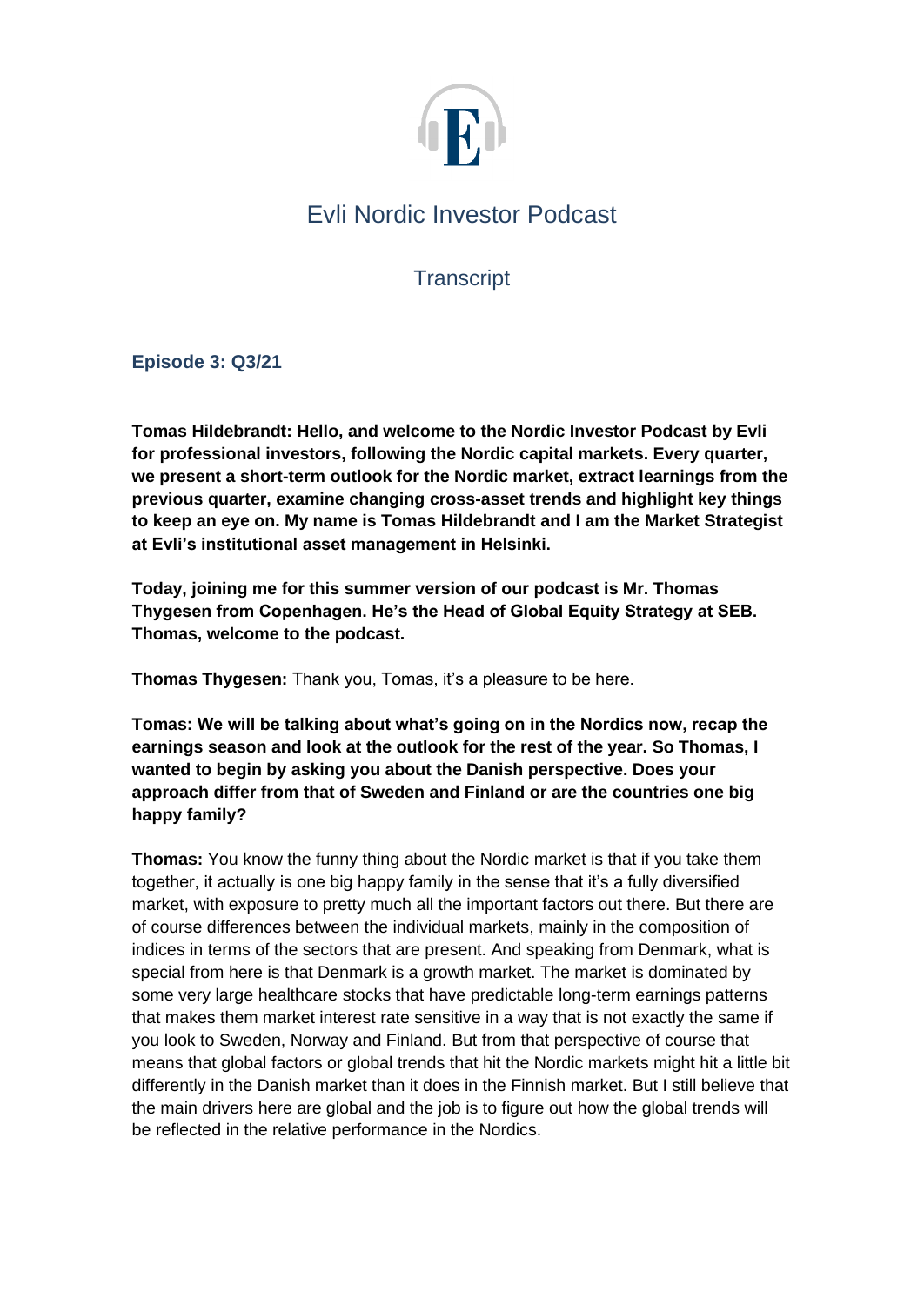### **Tomas: One aspect in the Nordics overall is also company size. There are different sizes of companies, but dominated by mid-size and perhaps some smaller companies.**

**Thomas:** That is also true, compared with the Nordic index. But then again, you have to look at the differences inside the market. All the Nordic markets have exposure also to global leaders within the sectors they operate, companies are essentially punching a little bit above their weight if you look at how many people live in the Nordic region. While it is true that there is an underforest of smaller companies, not least within energy, technology and also in healthcare, you can also find the global champions in each of these countries, companies that are global brands and also have a size that makes them relevant from a large-cap perspective. So, it is a very diversified set of countries we're operating with here. That's why we believe that you can in fact look at the Nordics as a complete market in the sense that you could pick up all of the exposures we like to look for in our global strategy as well.

### **Tomas: And what about some fundamental issues, lately not all seems to be calm up here in the Nordics: We've seen some political turmoil in Sweden, and Norwegians are talking about interest rate hikes already. So what impact are these factors having on the Nordic market overall?**

**Thomas:** Again, I think you bring up a really interesting point. Because as I tried to explain earlier, what we're looking for is global trends. Compared with when I started out in this business 30 years ago, I mean if you go back to the early nineties, obviously local factors were much more important. The market was not integrated across borders in the way that it is today. Now I think we mostly find that there are shared common factors that drive the various markets. In the case of political turmoil in Sweden, I think we have to maybe make some reservations here, because what counts as political turmoil in the Scandies would probably not be seen as tumultuous events if you go to other parts of the world. It is my impression that most investors basically ignored that political crisis assuming that there would be a consensus as there always is in Sweden, and in fact they turned out to be right because it was pretty much status quo after the turmoil, there was no change in really anything at all.

It's a little bit different when you talk about Norwegian rate hikes. The one thing where the various Nordic countries can still differ is in monetary policy, with Finland in the Euro, Denmark having a peg, but Norway and Sweden can sometimes deliver surprises from their own central banks that might have an impact on markets. But in the case of the Norwegian rate hike, I think this has been very well flagged and it has been the case for some years now that Norway really is a little bit different from pretty much everywhere else in the world in terms of interest rates. So I don't think that these two factors you mentioned here are local factors in general, or major drivers of performance. We do of course monitor them, and as I said, monetary policy or interest rate policy in particular is the one area where local factors can still play a role. I don't think that's just a hot theme right now.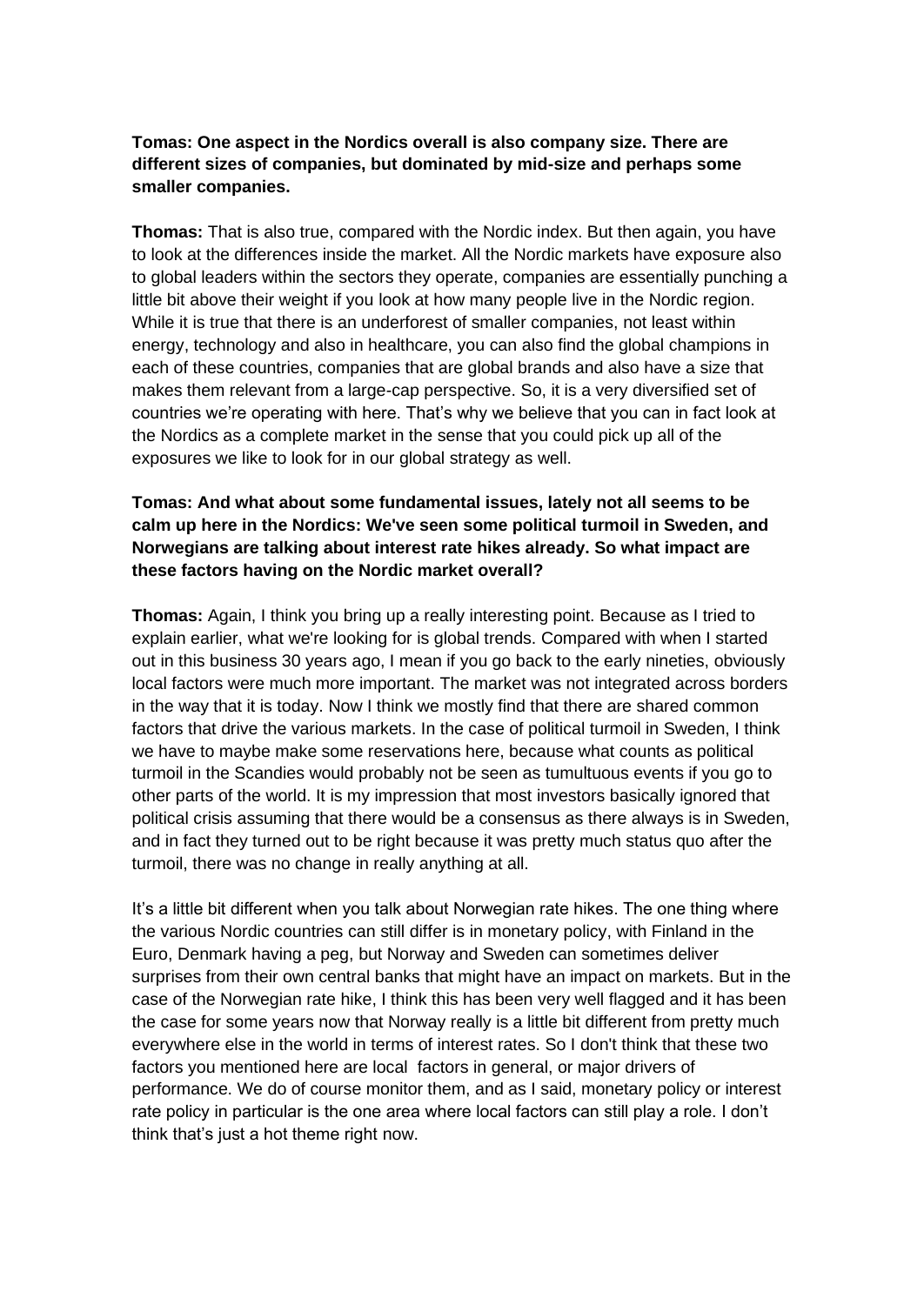## **Tomas: So, Norway is not the canary in the coal mine with the monetary policy tightening?**

**Thomas:** Oh yes, I think you could see it that way. Norway is a very strong economy; they benefit from the high oil prices right now. When they start talking about rate hikes, usually you see that as a very, very early canary in the coal mine. But I think it will be a year or two at least before anybody else starts talking about rate hikes outside of Norway and that makes it more of an isolated event.

### **Tomas: Right. Let's turn now to the second theme we have: the earnings season and looking a little bit at the expectations. So, the earnings season is coming to an end. What's your assessment, how has it played out?**

**Thomas:** Well in fact, not just in the Nordics, but Nordics are what we follow most intensely, this has been a blowout earnings season. We were expecting to see strong reports going into this reporting season because in the last weeks before the end of Q2 is one of the indicators I like to follow. Our analysts at SEB research started upgrading estimates for the quarter. And you know how it works, there's a little bit of communication coming as the quarter nears its end from companies to guide the estimates in the right way. But looking at what actually happened, particularly in Finland and Sweden, this was even stronger than what we dared to expect, and our analysts have upgraded 2021 estimates since the beginning of July by more than 10% for Finland and more than 6% for Sweden. This is in my view highly unusual that you shift numbers that fast and it does suggest that the underlying earnings trend remains strong.

Now Q3, given that we're seeing a bit of a soft patch we saw in Q2, the maximum impact of the U.S. reopening and the very powerful increase in activity that came from that, it looks to us like Q3 may be a little bit less impressive. We have seen the peak in the U.S. and the European reopening is not yet gotten going. In Asia they still seem to be stuck without the vaccines to help them get rid of the pandemic. So Q3 might be a bit less impressive than Q2 but I think the overall message is that there is a very powerful foundation for those earnings expectations. And I still see the potential for upgrades, not least when it comes to 2022 where we are expecting single-digit growth. If we were to see reacceleration in global momentum this autumn as we expect to see, then I think that the earnings estimates for the next year also have the potential for significant upgrades.

### **Tomas: So the fastest pace of recovery is now peaking. We're still seeing positive growth in most economies and also in the Nordics. This gives a little bit of underlying rotation to different themes from the strong growth.**

**Thomas:** Absolutely. And if you look at the sector composition of those upgrades I talked about, it's noteworthy that the biggest winner has been materials, followed by IT, financials and industrials. These are classic cyclical sectors, and the fact that they're leading in the upgrades it's also, in our view, an indication that we're not close to a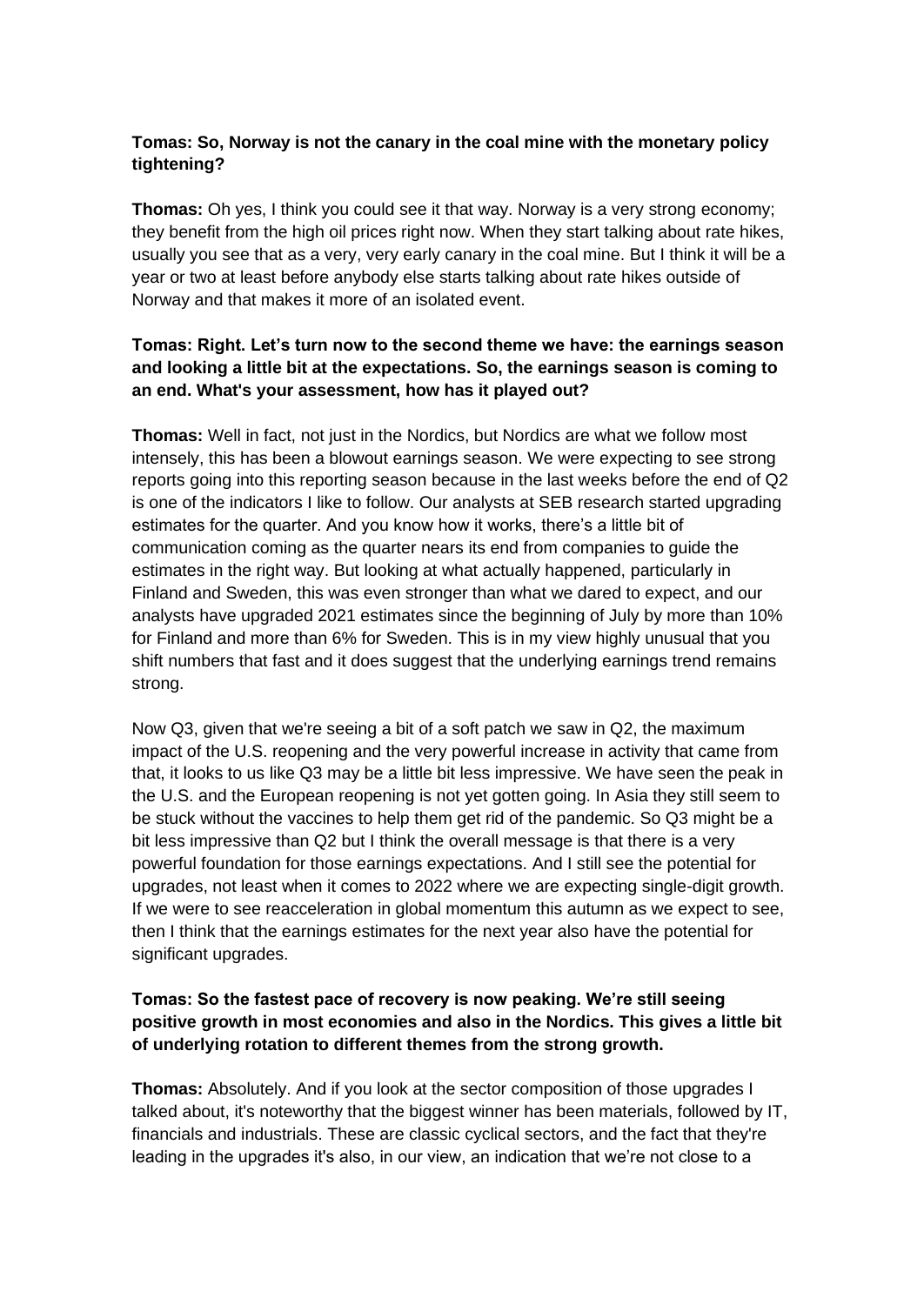peak in earnings. The other thing is, there has been a lot of focus in the media and among investors too about peak growth. In the past, it would maybe have made more sense to discuss this issue, but we have to be clear here that the pandemic was not your usual garden-variety economic cycle. And we go straight down the way we did last year and growth will be bouncing back the year after with some numbers that will be hard to beat. It's not really the issue, you don't have to sell your shares just because the fastest growth rate has been coming. What we want to be looking for is the end of the surprise element. It's the quarter where it becomes clear that analysts have now factored in all the good news and maybe a bit more so even good earnings growth becomes a disappointment.

But what we saw in Q2 is an indication that we are not there yet and that there is still positive momentum also when it comes to earnings upgrades. The bigger question from the investor perspective right now is in our view not whether there's going to be a big earnings disappointment. If the sectors I just explained here are correct, if the cyclical leadership actually means that we're still in the process of driving estimates higher, in that case we should see some kind of reaction from interest rates later this year. And I don't think in that case it would be the bank of Norway or the Riksbank in Sweden, it's the Fed and the ECP we're looking for. So I think the next big thing for equities would be growth becoming so strong and so well entrenched that we can start removing some of the liquidity support. Going back to where we started earlier than in the discussion, in such a scenario with earnings momentum under cyclical side remaining strong but pressure coming from the rise in interest rates on valuations that would be beneficial in a relative sense for Sweden and Finland that have this strong cyclical exposure. Whereas the Danish market in the Nordic sense would be the relative loser because it is much more interest rate sensitive. But overall for the Nordics as a whole, I don't necessarily see a tightening of liquidity conditions as being negative in a relative sense. I would expect the Nordics to continue outperforming the rest of Europe. It's just going to be with overall returns that are a bit lower than what we've seen so far. And of course we need to be mindful that making 20% in 7 months in a number of years, you'd say that is a very very strong return for a full year. If we get somewhat lower absolute returns in the second half but we continue to see earnings upgrades that also would give some encouragement for the next year.

#### **Tomas: Thomas, do we dare to mention the outlook for 2022? What do you believe is in store for the Nordics in the next 18 months to come?**

**Thomas:** You could say I am a bit colored. I have worked for many years as an economist and when I look at the global macro picture right now, if you look at this from a traditional economic perspective when you see the powerful positive forces that are lined up, continuing support from central banks, continuing support from fiscal policy even after the end of the recession, that's something we've rarely seen before. And something that is likely to continue in the future. We have those two factors in place and there is ample reserve capacity in the economy in the shape of people who haven't got a job yet. Then it is in my view very unlikely that we are about to see a peak in the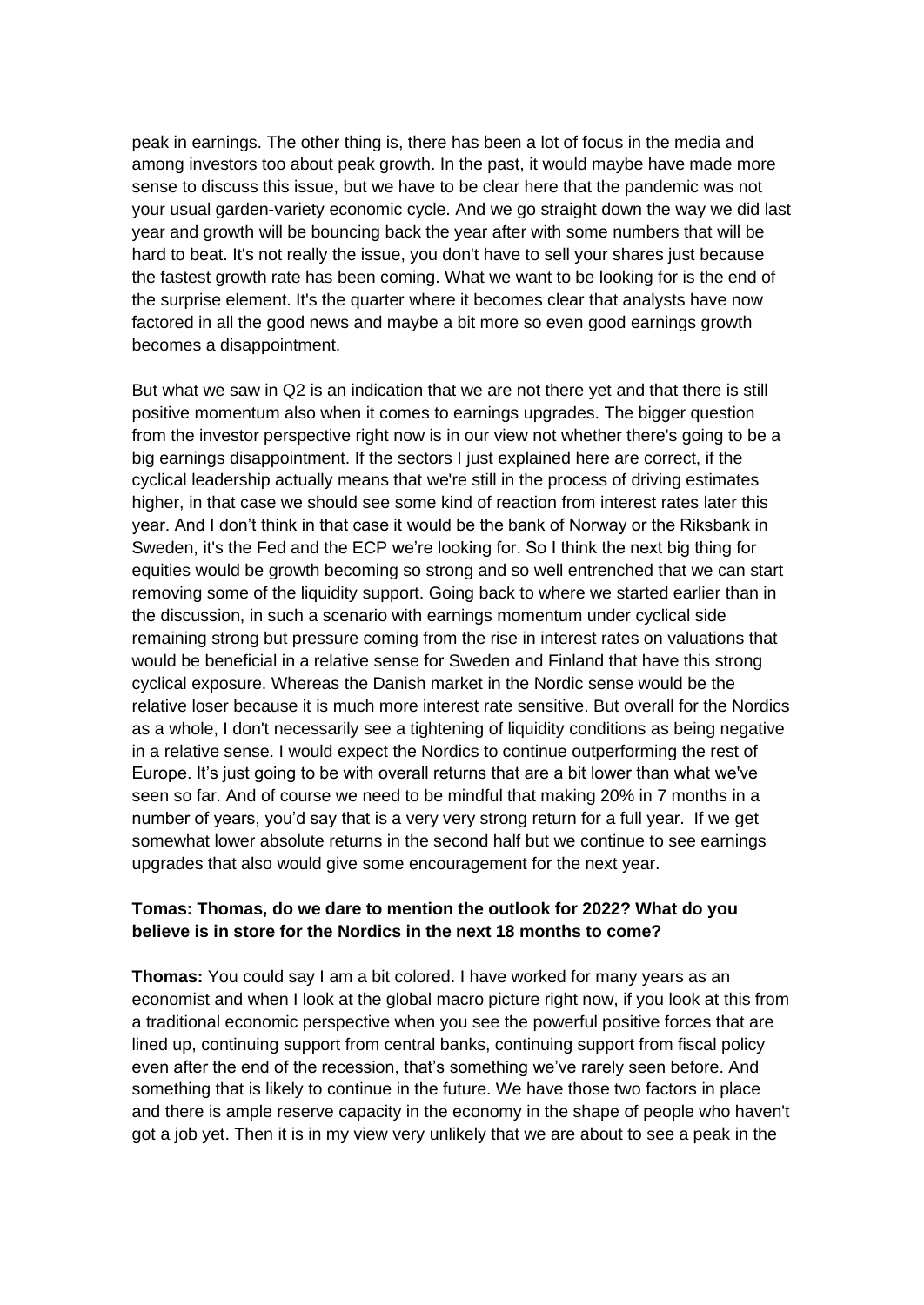cycle. I would expect to see business investments start to kick in and join consumption as a growth driver. And that makes me optimistic for 2022.

And the point I made before, if we can continue raising our estimates for company earnings in 2022, then I don't see why the market should not resume its increase even if there is some kind of correction that we have to pay higher bond yields and high real yields in particular in fixed income markets.

### **Tomas: How is it then concerning inflation, that has been a hot topic lately as well. Do you see that unexpectedly high inflation could derail this outlook?**

**Thomas:** You know, Tomas, how this works, right? The market likes to hit you when you're not prepared. The fact that we've had this set up this year where initially we spent several months in the markets pricing inflation prematurely, in my view, we were expecting to see inflation pick up. There were increases in bond yields and increases in inflation expectations and then it turned out that the initial shock was really just a temporary supply shock, that we were struggling to get the global economic machine back into gear after the pandemic. That's not really inflation and for that reason markets have now lowered their guard again. They have been pricing on low inflation expectations for the past couple of months. But the real underlying inflation story does not come from supply chain constraints or rising commodity prices: it will turn up when wages start accelerating. That's what I think is going to happen in the second part of this year, and that's why I believe that central banks will have to come back and start the discussion about inflation.

I don't think they will talk about rate hikes, but I do think they would start preparing for not pumping several hundred billion dollars into the system every month in fresh liquidity. I'm getting to the point where I think that would actually be a good idea. It might cost us a short-term correction, but I don't think it's healthy in such a strong economy to keep force-feeding the markets with fresh liquidity like this. So that's what we expect to see going forward, that inflation is actually out there, it is coming but it came more slowly than markets were expecting. I don't know if that's the same experience you have, Thomas, but I think I've seen that one before, markets prepare for some risk and then it fails to materialise immediately and in fact it just hurts you twice as much because then by the time when it actually does materialize you've just like, okay it wasn't anything in and you go back to as you were.

#### **Tomas: Either markets forget it or then it hits back with revenge.**

**Thomas:** That's what I think is going to happen. You look at those U.S. wage numbers we got last week. There is a clear acceleration. We're only in the early stages of the job creation that's coming. I think it's going to be the same thing here and I don't know if you've noticed this in Finland, but when we look around here in Copenhagen and our own business, I think it's maybe more than a decade ago since I got the sense that there was such a demand for labour that the employers actually have to work hard now to attract labor. That's what you see in the early stages of an increase in real wages. I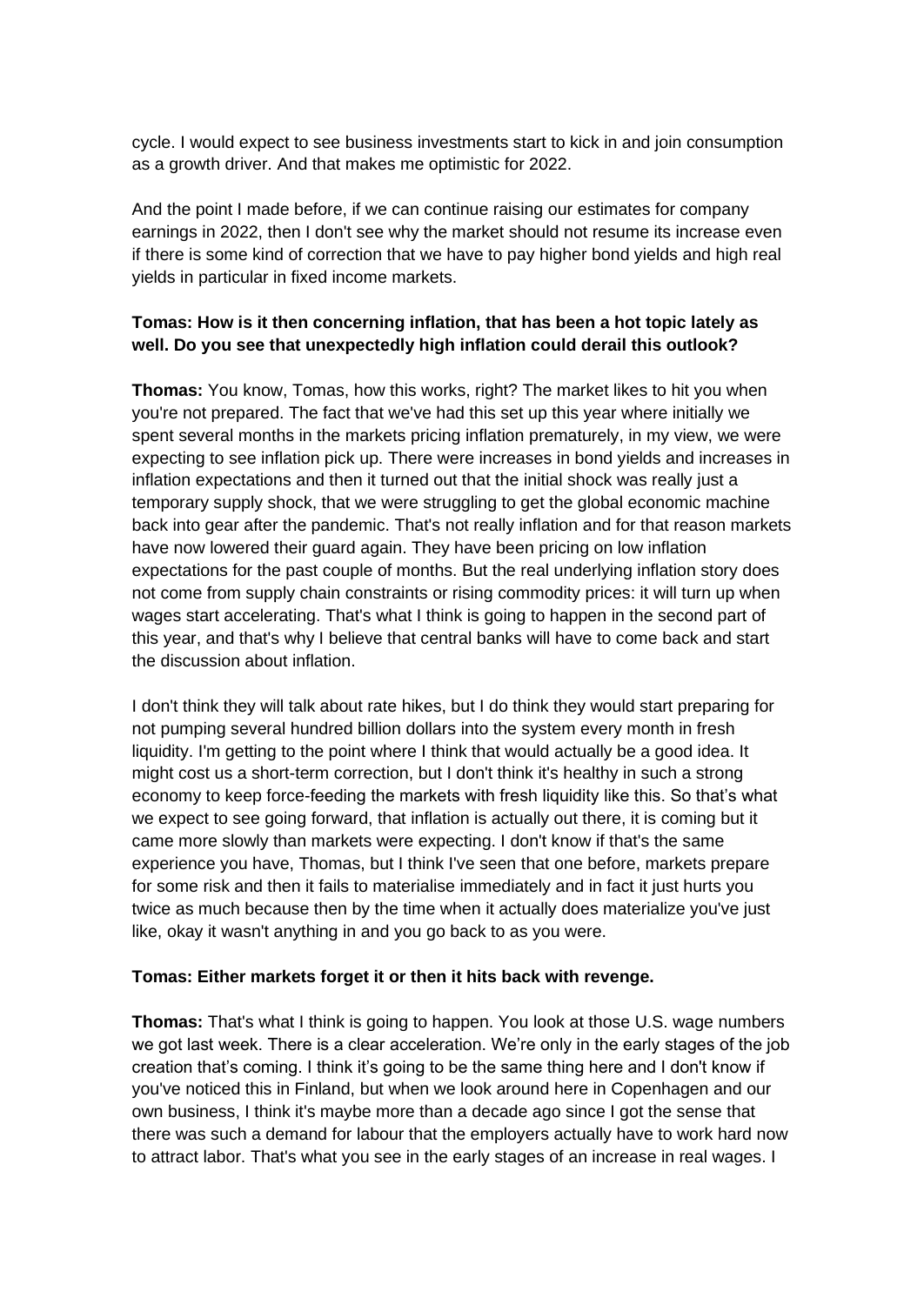don't think that's a bad thing. I think we had pushed too far into a high profit and low wage income regime, but it will have a little bit of a cost bump if we start repricing the interest rate outlook. So we're cautious, I guess, in terms of overall return in the second half of this year, but we do expect rotation towards value stocks because that's what you typically get when inflation comes with pricing power in the way that we see right now.

### **Tomas: The inflation issue and the central banks' support for the economy has a lot to do with the continuation of the pandemic and the Corona. So how do you feel the Nordics are coping with the pandemic compared to the rest of the world and how will it impact our region going forward?**

**Thomas:** I think this is clearly one of the reasons why the Nordics have performed so well as a market during the pandemic in all four Nordic countries. With a combination of luck and public policy, we managed to avoid the worst-case outcomes from the pandemic. I mean we saw extremely limited declines in GDP growth last year. Even if there were lockdowns, it also means of course that the level of very severe sickness or even fatalities has been low, so that people are relatively comfortable to start behaving like normal again. So in a relative sense from a growth perspective, the Nordics have done extremely well.

And it does indicate one of those things we like to see as our strength, namely the trust in the public organisations that leads to a very high compliance when you put in restrictions and also to a high degree in take of vaccines when governments recommend that you do it. I suspect that this will continue because the pandemic is not over, it's going to be lingering out there. And the ones that have the highest vaccine levels and highest compliance with restrictions are also likely to have the lowest economic effects.

But I'm mindful that we should be humble when it comes to making predictions about the virus, right? It has been unpredictable from day one. I've just returned from a trip to Spain and it was my first trip in 17 months so I was very happy to be there, but I also got the sense that when you come to a country that has experienced the most serious effects of the pandemic, of course it means that the restrictions will linger for a while longer. It might also mean of course in the future that they will be more cautious. And that's the risk for the Nordics that we should not lower our guard now because the pandemic is not over. But we have a head start in combating it and we have a tradition as societies for handling this kind of story well. Fingers crossed, I guess that's the best we can say. If we can just continue what we've been doing, the Nordics would come out of this relatively better than most other countries.

**Tomas:** So it's not quite over yet. But our time is ending and we're coming to the end of this episode. Thomas, today we have talked about the earnings seasons, different factors affecting the Nordic markets and unmasked our crystal balls to discover what may lay ahead in the next year-and-a-half.